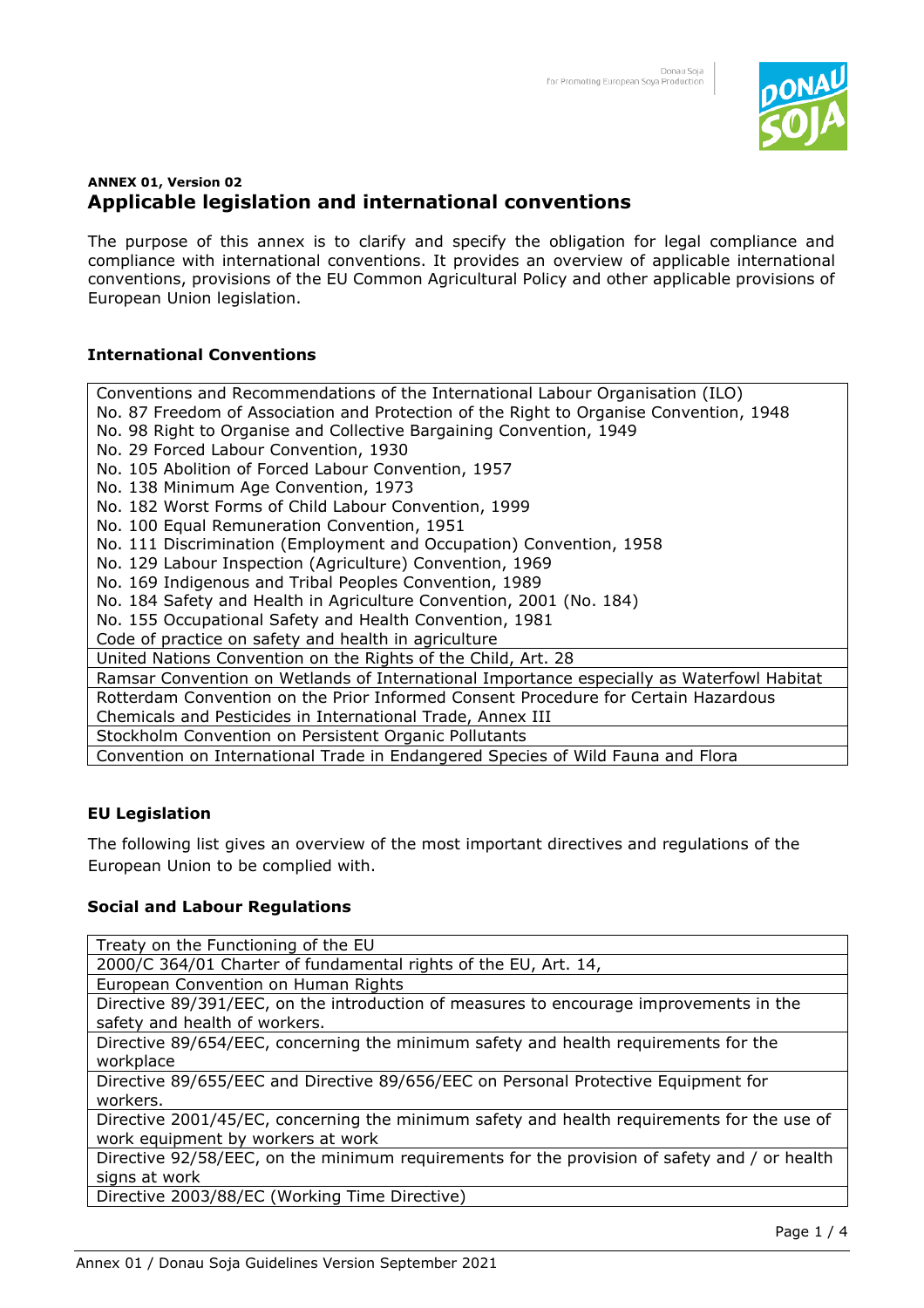

Directive 94/33/EC, on the Protection of Young People at Work

Council Directive 2000/78/EC, on establishing a general framework for equal treatment in employment and occupation

Directive 2006/54/EC, on the implementation of the principle of equal opportunities and equal treatment of men and women in matters of employment and occupation

Directive 2011/36/EU, on preventing and combating trafficking in human beings and protecting its victims.

Directive 91/533/EEC, on an employer's obligation to inform employees of the conditions applicable to the contract or employment relationship.

#### **Food Safety**

Regulation (EC) No 178/2002, on the general principles and requirements of food law, establishing the European Food Safety Authority and laying down procedures in matters of food safety

Regulation (EC) No 852/2004, on the Hygiene of Food-stuffs

Regulation (EC) 2009/41 (GMO Contained Use in Experiments)

Regulation (EC) 2001/18 (Introduction of GMOs)

Regulation (EC) 1829/2003 (Food and Feed)

Regulation (EC) 1830/2003 (Traceability and Labeling)

#### **Environment**

Directive 92/43/EC (Habitat Directive).

Directive 2009/147/EC (Wild Birds)

Decision 1386/2013/EU of the European Parliament and of the council, on a General Union Environment Action Programme to 2020 'Living well, within the limits of our planet Regulation (EU) 1143/2014 (Prevention and management of the introduction and spread of invasive alien species)

Council Directive 2000/29/EC (Protection against the introduction and spread of organisms harmful to plants or plant products)

Directive 2011/92/EU on the assessment of the effects of certain public and private projects on the environment.

Directive 2008/98/EC (Waste Framework Directive)

Directive 2000/60/EC (Water Framework Directive)

Council Directive 80/68/EEC (Protection of Groundwater against pollution with Dangerous Substances)

Directive 2006/118/EC (Groundwater Directive)

Council Directive 91/676/EEC (Nitrate Directive)

Regulation (EG) Nr. 2003/2003 (Approved Fertilizers)

Council Directive 86/278/EEC (Sewage Sludge Directive)

Directive 2009/128/EC, on sustainable Use of Pesticides

Regulation (EC) 1107/2009, on Placing Plant Protection Products on the Market

Directive 2009/127/EC, on Pesticide Application Machinery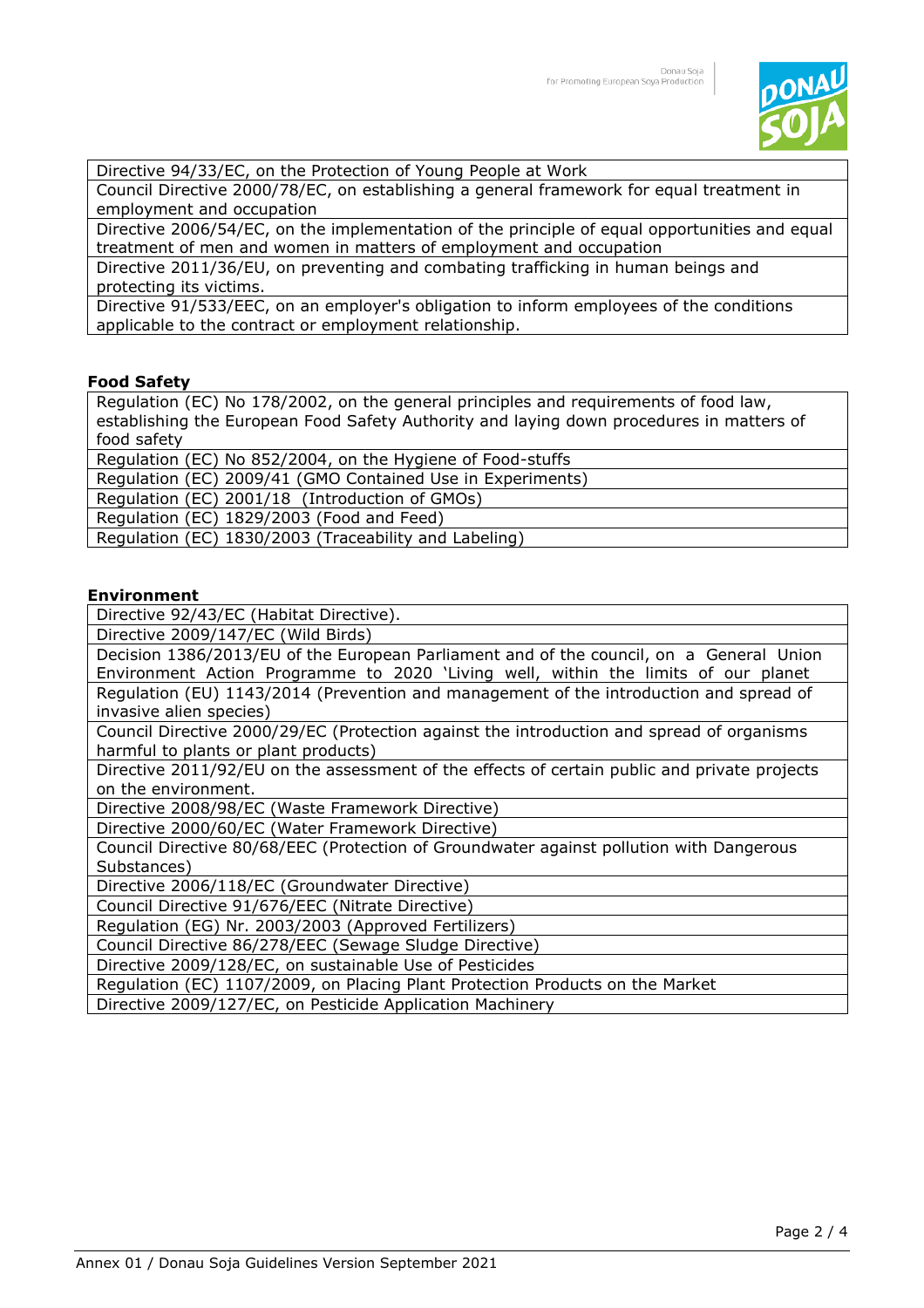

### **Cross Compliance**

The rules for cross compliance, listed in Annex II to Council Regulation (EU) No 1306/2013, relate to the following areas: environment, climate change and good agricultural condition of land; public, animal and plant health; animal welfare. Donau Soja farmers located in the European Union are subject to cross compliance. Areas not relevant for soya are left out (e.g. animal welfare, identification of animals).

| <b>Topic</b>                          | <b>Requirements and Standards</b>                                                                                                                                                                                                                                                                                                                                                                                                                                                                                           |
|---------------------------------------|-----------------------------------------------------------------------------------------------------------------------------------------------------------------------------------------------------------------------------------------------------------------------------------------------------------------------------------------------------------------------------------------------------------------------------------------------------------------------------------------------------------------------------|
| Water (SMR 1)                         | Council Directive 91/676/EEC of 12 December 1991 concerning the<br>protection of waters against pollution caused by nitrates from<br>agricultural sources (OJ L 375, 31.12.1991, p. 1)                                                                                                                                                                                                                                                                                                                                      |
| Biodiversity (SMR 2)                  | Directive 2009/147/EC of the European Parliament and of the Council<br>of 30 November 2009 on the conservation of wild birds (OJ L 20,<br>26.1.2010, p. 7)                                                                                                                                                                                                                                                                                                                                                                  |
| Biodiversity (SMR 3)                  | Council Directive 92/43/EEC of 21 May 1992 on the conservation of<br>natural habitats and of wild flora and fauna (OJ L 206, 22.7.1992, p.<br>7)                                                                                                                                                                                                                                                                                                                                                                            |
| Food safety (SMR 4)                   | Regulation (EC) No 178/2002 of the European Parliament and of the<br>Council of 28 January 2002 laying down the general principles and<br>requirements of food law, establishing the European Food Safety<br>Authority and laying down procedures in matters of food safety (OJ L<br>31, 1.2.2002, p. 1)                                                                                                                                                                                                                    |
| Food safety (SMR 5)                   | Council Directive 96/22/EC of 29 April 1996 concerning the prohibition<br>on the use in stockfarming of certain substances having a hormonal or<br>thyrostatic action and beta-agonists, and repealing Directives<br>81/602/EEC, 88/146/EEC and 88/299/EEC (OJ L 125, 23.5.1996, p. 3)                                                                                                                                                                                                                                      |
| Plant protection<br>products (SMR 10) | Regulation (EC) No 1107/2009 of the European Parliament and of the<br>Council of 21 October 2009 concerning the placing of plant protection<br>products on the market and repealing Council Directives 79/117/EEC<br>and 91/414/EEC (OJ L 309, 24.11.2009, p. 1)                                                                                                                                                                                                                                                            |
| Water (GAEC 1)                        | Establishment of buffer strips along water courses. The GAEC buffer<br>strips must respect, both within and outside vulnerable zones<br>designated pursuant to Article 3(2) of Directive 91/676/EEC, at least<br>the requirements relating to the conditions for land application of<br>fertiliser near water courses, referred to in point A.4 of Annex II to<br>Directive 91/676/EEC to be applied in accordance with the action<br>programmes of Member States established under Article 5(4) of<br>Directive 91/676/EEC |
| Water (GAEC 2)                        | Where use of water for irrigation is subject to authorisation,<br>compliance with authorisation procedures                                                                                                                                                                                                                                                                                                                                                                                                                  |
| Water (GAEC 3)                        | Protection of ground water against pollution: prohibition of direct<br>discharge into groundwater and measures to prevent indirect pollution<br>of groundwater through discharge on the ground and percolation<br>through the soil of dangerous substances, as listed in the Annex to<br>Directive 80/68/EEC in its version in force on the last day of its                                                                                                                                                                 |